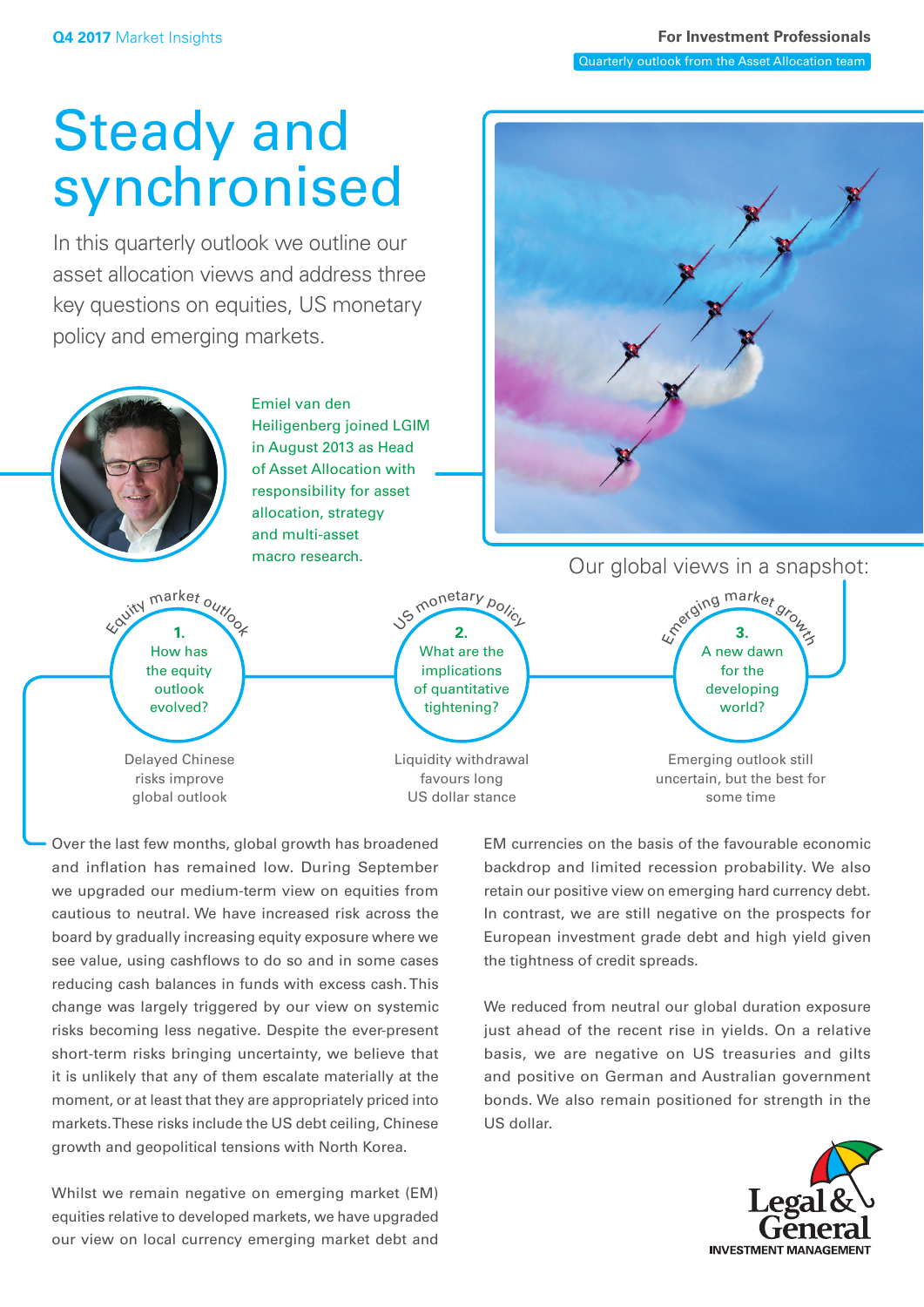## **SUMMARY OF LGIM ASSET ALLOCATION VIEWS**

This schematic summarises the combined medium-term and tactical views of LGIM's Asset Allocation team.

| <b>Overview</b> | <b>Strategic allocation</b> |  |  |  |
|-----------------|-----------------------------|--|--|--|
| Equities        |                             |  |  |  |
| Duration        |                             |  |  |  |
| Credit          |                             |  |  |  |
| Inflation       |                             |  |  |  |
| Real estate     |                             |  |  |  |
|                 |                             |  |  |  |
| <b>Equities</b> | <b>Strategic allocation</b> |  |  |  |
| US              |                             |  |  |  |
| UK              |                             |  |  |  |

| UΚ                      | <b>. .</b> |                                                                                                               |  |
|-------------------------|------------|---------------------------------------------------------------------------------------------------------------|--|
| Europe                  |            |                                                                                                               |  |
| Japan                   |            |                                                                                                               |  |
| <b>Emerging markets</b> |            | $\bullet\hspace{0.4cm} \bullet\hspace{0.4cm}:\bullet\hspace{0.4cm}\bullet\hspace{0.4cm}\bullet\hspace{0.4cm}$ |  |

| <b>Strategic allocation</b> | <b>Fixed income</b>                                                                              | <b>Strategic allocation</b> |  |
|-----------------------------|--------------------------------------------------------------------------------------------------|-----------------------------|--|
|                             | Government bonds<br>Investment grade<br>High yield<br><b>EM USD debt</b><br><b>EM</b> local debt |                             |  |
| <b>Strategic allocation</b> | <b>Currencies</b>                                                                                | <b>Strategic allocation</b> |  |
|                             | US dollar<br>Euro<br>Pound sterling<br>Japanese yen<br><b>EM FX</b>                              |                             |  |

The mid-point of each row is consistent with a purely strategic allocation to the asset/currency in question. The strength of conviction in our medium-term and tactical views is reflected in the size of the deviation from that mid-point.



1. How has the balance of risks around the equity outlook evolved? **Lars Kreckel, Global Equity Strategist**

We have raised our medium-term view on risky assets from cautious to neutral. Our medium-term view is based on the dials in Figure 1: economic cycle, valuations and systemic risk, which we score from -3 to +3, based on key structural trends, themes and risk factors.



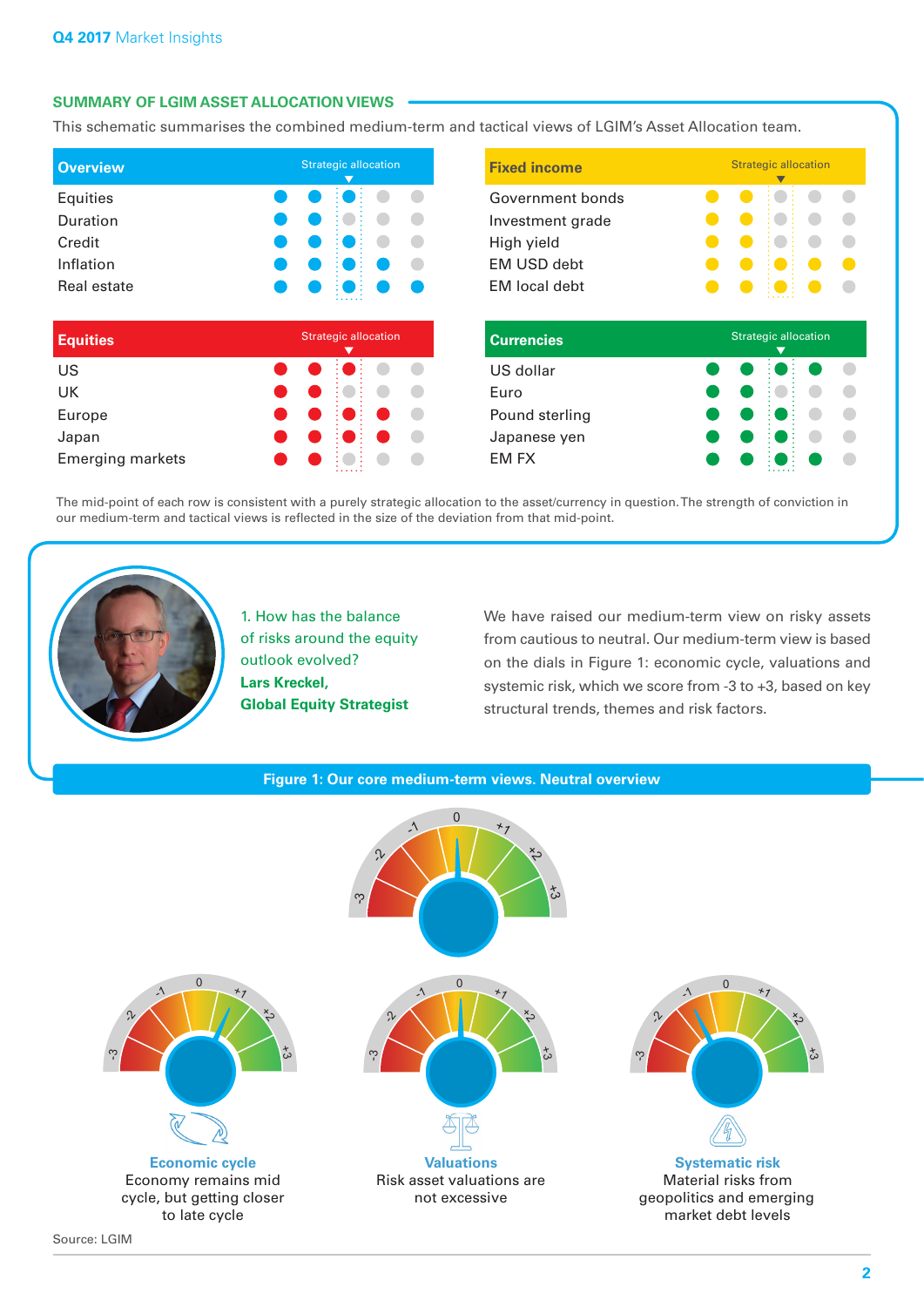### **A BALANCED APPROACH**

Our current positioning is neutral to slightly positive on risk assets (most positive on real estate, and EMD bonds), hedged with long dollar and long US inflation positions. We believe this balance in the portfolio is especially important as we see two main transition mechanisms that will derail the risk trade: a stronger dollar or rising inflation.

Dollar strength could cause the sort of domino effect that starts with emerging market weakness, commodity weakness, credit weakness translating into general risk aversion. Inflation would lead to rate hikes, awakening the bond vigilantes. This would imply the economy would move to late cycle (with increasing risk of a recession) and structural weaknesses would be brought out into the open. Hence we like our portfolios to be long risky assets while hedged with long dollar and long inflation.

#### **WHAT'S CHANGED?**

This change was largely triggered by our view on systemic risks becoming less negative, moving from -2 to -1.

Our China view has been the main driver of the change. The risks that stem from the large and fast build-up of debt in some EMs, and particularly in China, have been in our sights for a long time and have not disappeared. But recent data and developments suggest that over the next two to three years these risks should be relatively manageable.

- China still has important defences in the form of fiscal space. As large as government debt to GDP is, it does not look unsustainable for China given its size, savings rate and state assets
- Most of the debt is owned by state-owned enterprises and also owned by the state via state-owned banks. With one state organ borrowing from another, we believe that rollover risks are greatly reduced
- The latest data suggest a modest de-leveraging of the Chinese corporate sector. While this does not solve the problem, it is a notable move in the right direction
- On balance we do not place a high likelihood on a Chinese property meltdown happening yet. Nationwide housing prices have been broadly flat in real terms since 2010, which is at odds with what you would expect of a country at the peak of a property bubble

#### **WHAT HAS NOT CHANGED?**

The other two dials remain unchanged. We continue to see the global economy in a mid-cycle phase where the excesses that typically bring an economic cycle to an end have not yet built up. Equities tend to deliver some of the best risk-adjusted returns in this phase of the cycle.

Our valuation score remains in neutral territory. While asset prices are high across the board, aside from some pockets valuations are not at excessive levels where they become a dominant medium-term driver. The relative valuation of risky assets like equities to fixed income assets remains at historically attractive levels in our view.

#### **WHAT DOES IT MEAN FOR PORTFOLIOS?**

As a result we have increased risk across portfolios by gradually increasing equity exposure where we see value, using cashflows to do so and in some cases reducing cash balances in funds with excess cash.



2. How will quantitative tightening work? What are the potential implications for asset prices? **Chris Jeffery, Strategist Asset Allocation**

The mystery of quantitative easing (QE) is that no-one really knows how it works. Ben Bernanke, the former head of the Federal Reserve, once quipped: "The problem with QE is that it works in practice, but it doesn't work in theory". In principle, the public sector is simply swapping one kind of government liability (bonds) for another (money). Under the expectations hypothesis of the determination of interest rates, this kind of financial engineering should have no impact on yields. So it's a bit of a puzzle why it seems to have such powerful effects.

Given that economic theory is pretty silent on the benefits of this kind of liability transformation exercise, it is no wonder that there are a series of unanswered questions. Is it the flow of asset purchases that matters? Is it the stock of bonds held by the central bank that matters? Is it the act of creating additional money to finance those purchases? Or is it the signal about interest rate intentions?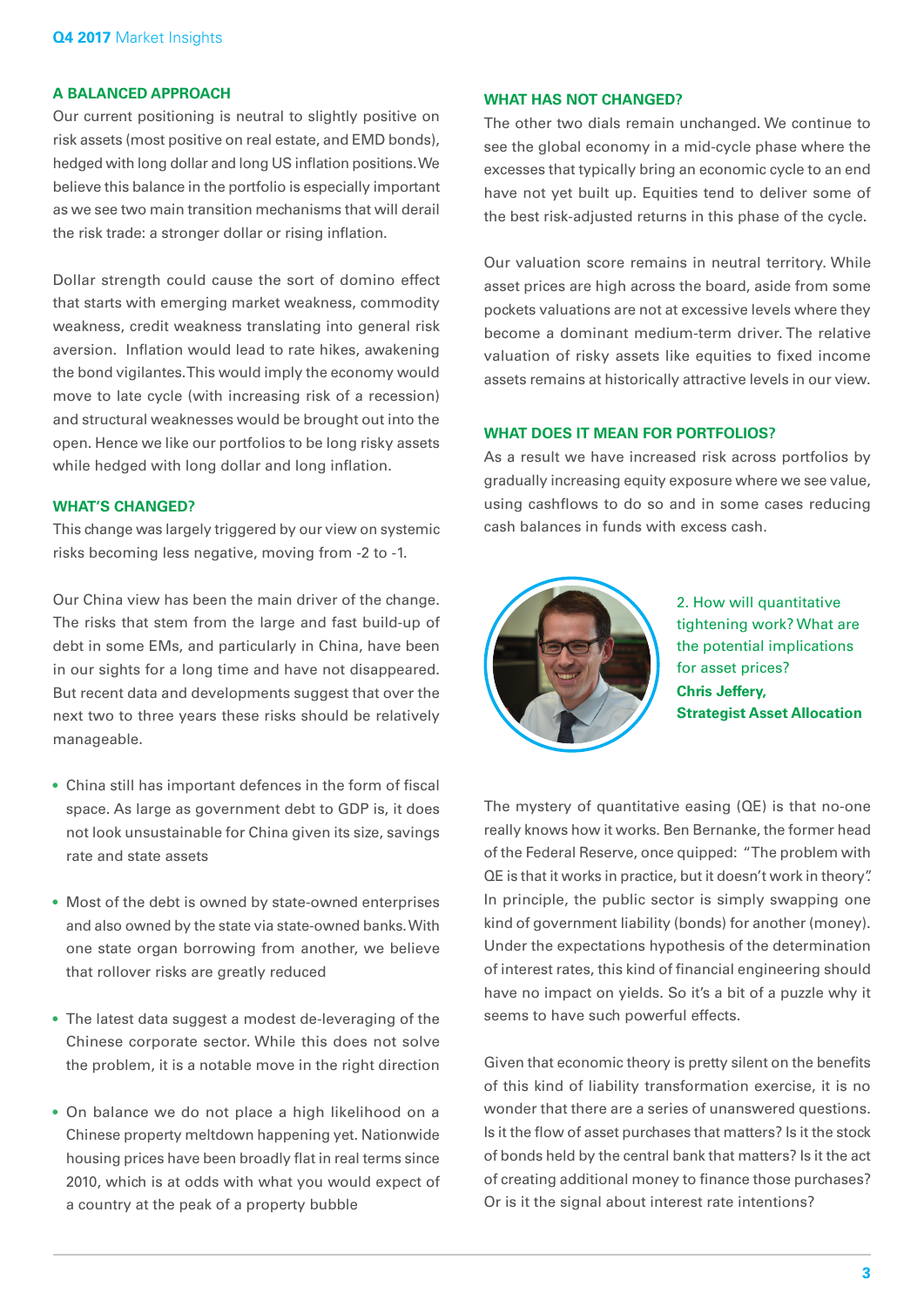#### **Q4 2017** Market Insights

This debate is crucial given that the Federal Reserve is now beginning the multi-year process of winding down its balance sheet. After nearly a decade of quantitative easing, we are now entering the era of US quantitative tightening (QT). The September meeting delivered the plan laid out in detail in June. Over the next twelve months, the Fed's balance sheet will therefore shrink by \$300bn as maturing securities are not fully reinvested.

There is only limited historical precedent we can draw upon when thinking about the impact on asset prices and the broader economy. A 2015 working paper from Niall Ferguson (among others) suggests we should be cautious: "Historically, balance sheet reduction episodes have gone hand-in-hand with lower growth rates, somewhat lower inflation rates and substantial slowdowns in financial sector lending activities".

However, there are a couple of caveats.

**First**, estimates of the impact of QE on government bond yields are in the range of 50-100bps. That mixes up the 'pure flow' effect of asset purchases with the 'signalling' effect of 'lower-for-longer" interest rates. As asset purchases unwind, the signalling effect is still in place given the central bank mantra that interest rate hikes will be "limited and gradual". Removing the flow only removes the signal if inflation rears its ugly head again.

**Second**, we question the extent to which equity markets (in particular) have been puffed up by QE. We believe that the majority of the equity price appreciation since 2009 can be explained by earnings growth and normal bull market multiple expansion. You don't need a QE-based 'deus ex machina' to explain equity returns.

**Third**, the Fed's balance has already been shrinking as a share of GDP for the last three years. From that perspective, we've been living with QT since late 2014 and it hasn't exactly been a difficult period for risky assets.

**Fourth**, at the global level, this is definitely not the end of the story. On our estimates, the European Central Bank and Bank of Japan will collectively purchase the equivalent of \$1 trillion of assets over the next year. On top of that, we may have some reserve accumulation in emerging



markets. If those purchases are funded by money printing (rather than sterilised by issuing domestic debt), then it will add further to the global QE flow.

From a global perspective, the QE train is starting to slow down (*Figure 2*). However, it is not likely to come to a standstill until the third quarter of 2018 at the earliest. It looks set to be over a year before it goes into reverse.

So, for QT to have a big impact (at least in the next twelve months), it needs to be because of problems that are specifically associated with a shrinking in the nominal value of the US dollar *narrow* money supply. We believe those stresses could be seen first in short-dated dollar funding markets (eg. the spread between short-term borrowing rates for the US government and US banks, the spread between the cost of 'on-shore' US dollars and 'off-shore' US dollars), and the price of the dollar itself.

Consistent with our 'policy divergence' investment theme (and despite little success on this front in 2017) we therefore think it is prudent to continue holding long US dollar positions as a hedge against unexpected strains due to the normalisation of US monetary policy.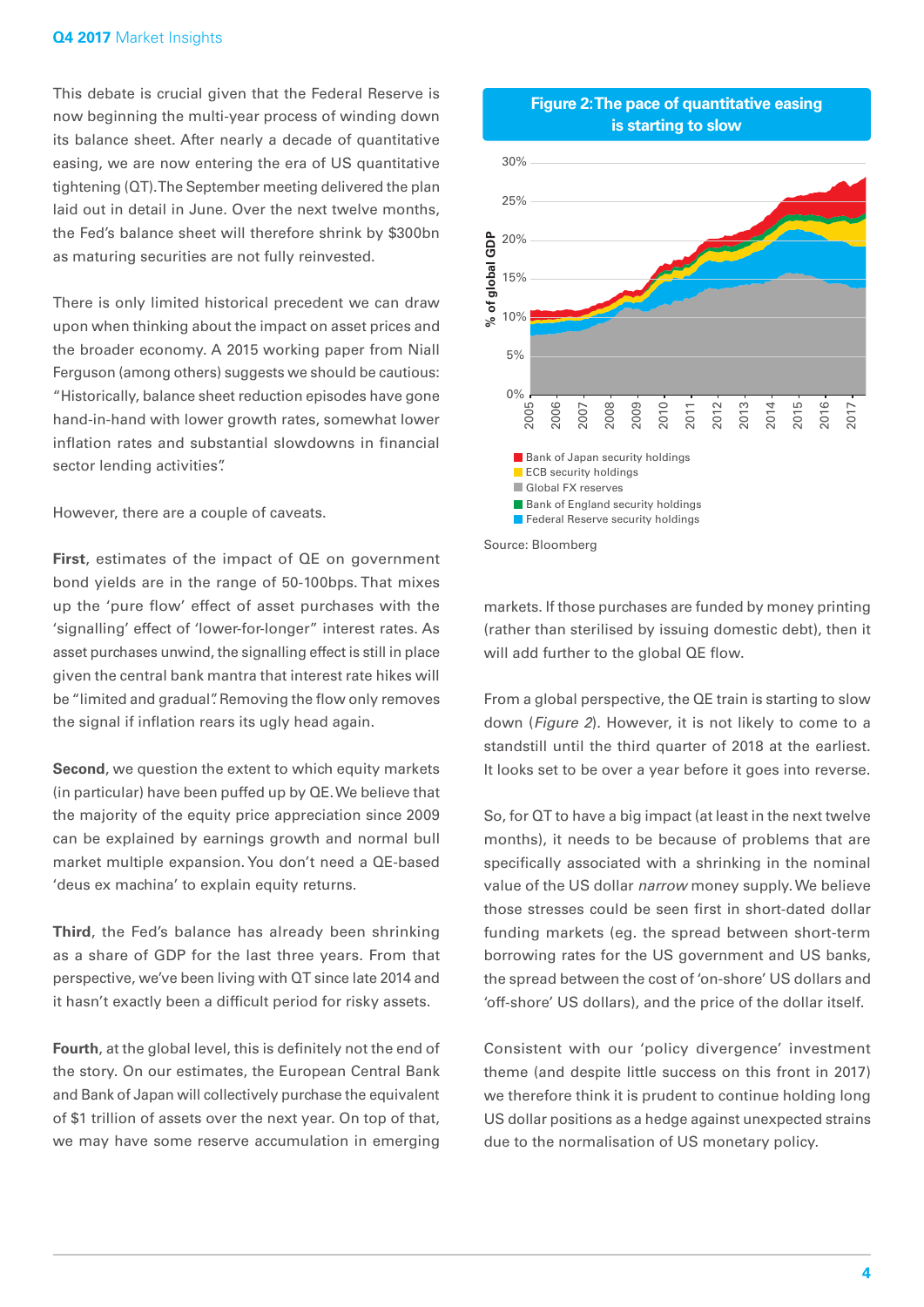

3. A new dawn?—Emerging market growth outlook **Magda Polan, Global EM Economist**

2017 looks set to mark the first year of an EM growth pick-up after six years of successive slowdowns (*Figure 3*). The growth acceleration has not only been driven by the high-profile recoveries of Russia and Brazil; it comprises about 70% of the EM universe. We take this opportunity to ask what lies in store for EM both in the short and medium term.

The short-term EM outlook is closely linked to China's growth prospects, given their implications for commodity markets. We expect China's growth to slow very gradually from currently 7% to around 6.5% in 2018 and 6% in 2019. We are worried about China's debt but, as discussed in various **[blogs](https://macromatters.lgim.com/)**, see state-owned banks and ample fiscal space as potential safeguards against a financial crisis and rapid slowdown.

EMs more broadly have sufficient fiscal and monetary space, which bodes well for short-term growth. Average government debt stands at 45% of GDP compared to 55% in the early 2000s and 65% in the late 80s. Real policy rates are still far from levels where they constrain growth, providing a sufficient buffer against higher Fed rates.





Most encouraging from a short-term angle is that EMs have started to deleverage since early 2016. By this we mean that their credit gap – the gap between debt-to-GDP and its long-term trend – is falling. This means no more negative growth impulse as long as the pace of deleveraging does not pick up unnecessarily.

EM credit ratings which fell since end-2014 have been rising again in 2017. They are still firmly in investment grade territory putting EM in a better place than they have been for most of their rating history.

Globalisation which stalled in the five years following the global financial crisis is advancing again (*Figure 4*). The pace has come down from the heydays of 1993-2008, but is comparable to earlier historical episodes. This is good news for EMs, many of which are integrated into the global production chain and rely on exports for development.

The picture of emerging markets' manufacturing prowess, their motor of industrialisation, is more mixed. We observe a difference between incumbents like Korea, Mexico or Poland which are gaining market share, and latecomers like Brazil, South Africa or Philippines who are losing market share. If not reversed, this trend could hold back the latters' convergence with advanced economies.

While "new dawn" is probably too strong, we believe that the outlook for emerging market growth has not been this good in a while. How do we express this view? The firmer growth outlook should support emerging market assets. With the equity outlook clouded by some of our risk scenarios and the potential impact of a strengthening US dollar on earnings, we prefer to express that currently in emerging market debt.



#### **Figure 4: Globalisation**

Source: Macrobond Source: Macrobond. Index, 2010=100.